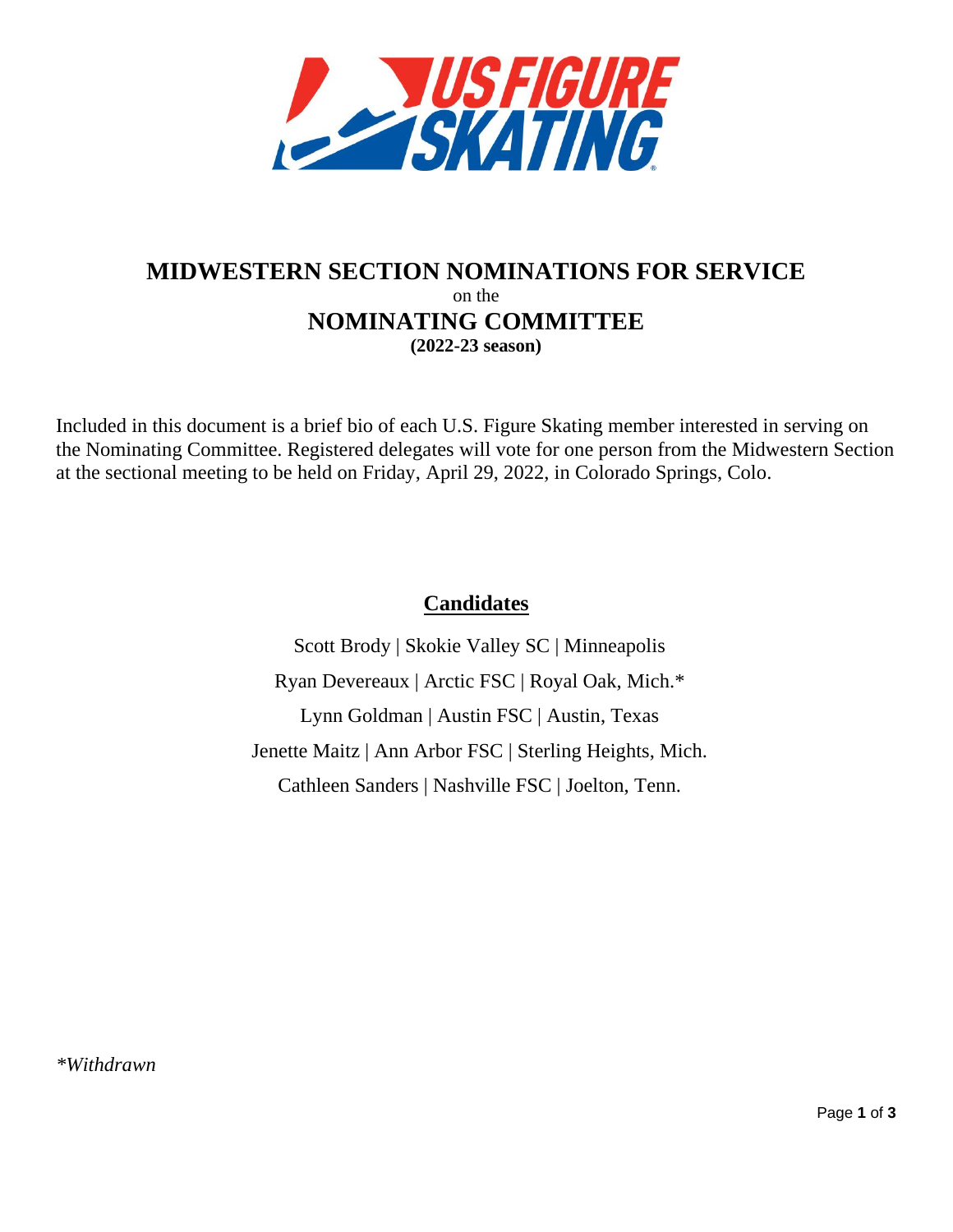**Previous committee service:** Ethics Committee (athlete member), Officials Training Committee (athlete member), Programs and New Program Development Committee (national vice chair, member); under previous committee structure, Collegiate Program Committee (member)

# **Background in figure skating:**

Scott Brody has been involved in figure skating since 1996. He skated competitively throughout his childhood and developed a further passion for the sport while an undergraduate at the University of Michigan when he joined the intercollegiate skating club team on campus. Scott skated at over a dozen intercollegiate competitions with the club during his four years of college, competed at two U.S. Collegiate Figure Skating Championships, and was elected and served as President during his senior year. He also co-chaired two intercollegiate competitions. Scott is an active official, holding appointments as a regional singles/pairs judge and regional singles/pairs referee.

Scott is committed to serving the broader skating community. He has been an active member of the Collegiate Program Committee since 2015 and became the first Intercollegiate Vice Chair of the Collegiate Skating Subcommittee (2019- 2020) after the committee realignment. Currently, Scott serves as Chair of the Collegiate Skating Subcommittee (2020 present) and led the group during the many challenges of the pandemic, providing virtual opportunities for current and prospective collegiate skaters. He is passionate about continuing to grow collegiate skating and interacting with the skaters and coaches to improve the program.

Additionally, he has served as an athlete member of the Judges Training Subcommittee and Ethics Committee, covering the Membership Development, Technical & Officials, and Administrative/Legal groups. This is Scott's third year attending Governing Council as a delegate for his lifelong home club.

## **Professional experience outside of skating:**

Currently, Scott is a Ph.D. candidate studying Medicinal Chemistry at the University of Minnesota. The research he conducts revolves around the development and assessment of new drugs for the treatment of tuberculosis and other bacterial infectious diseases with high rates of drug resistance. Like Scott's service in the skating community, he also volunteered within his graduate program as an elected student representative to his program's Recruitment Committee, Retreat Committee, and Awards Committee.

## **Why Scott would like to serve on the Nominating Committee:**

Scott's experience as a member, vice chair, and subcommittee chair in U.S. Figure Skating's committee structure over the past seven years makes him an ideal candidate to serve on the Nominating Committee. In his Ph.D. studies, he constantly interprets data, reads the scientific literature, and draws conclusions based on objective facts and evidence. This will surely translate to work on the Nominating Committee in the evaluation of candidates to determine who is best suited to lead our governing body as board members and committee chairs.

**Lynn Goldman Austin FSC Austin, Texas Previous committee service:** Coaches Committee (member), Competitions Committee (all positions), Dance Development and Technical Committee (member), Domestic Selections Committee (chair, member), Membership Committee (member), Memorial Fund Committee (member), Nominating Committee (chair, member), Pairs Development and Technical Committee (member), Singles Development and Technical Committee (member), Sports Sciences and Medicine Committee (member), Synchronized Development and Technical Committee (member), U.S. Figure Skating

# **Background in figure skating:**

Board of Directors (group coordinator)

I am a national judge and referee for singles and pairs and a national technical controller for singles. I am also a sectional pair technical controller, novice sectional dance judge, a sectional dance referee and a national data/video operator. Currently, I am the Athletes Services Group Coordinator and member of the Board of Directors. Past positions include